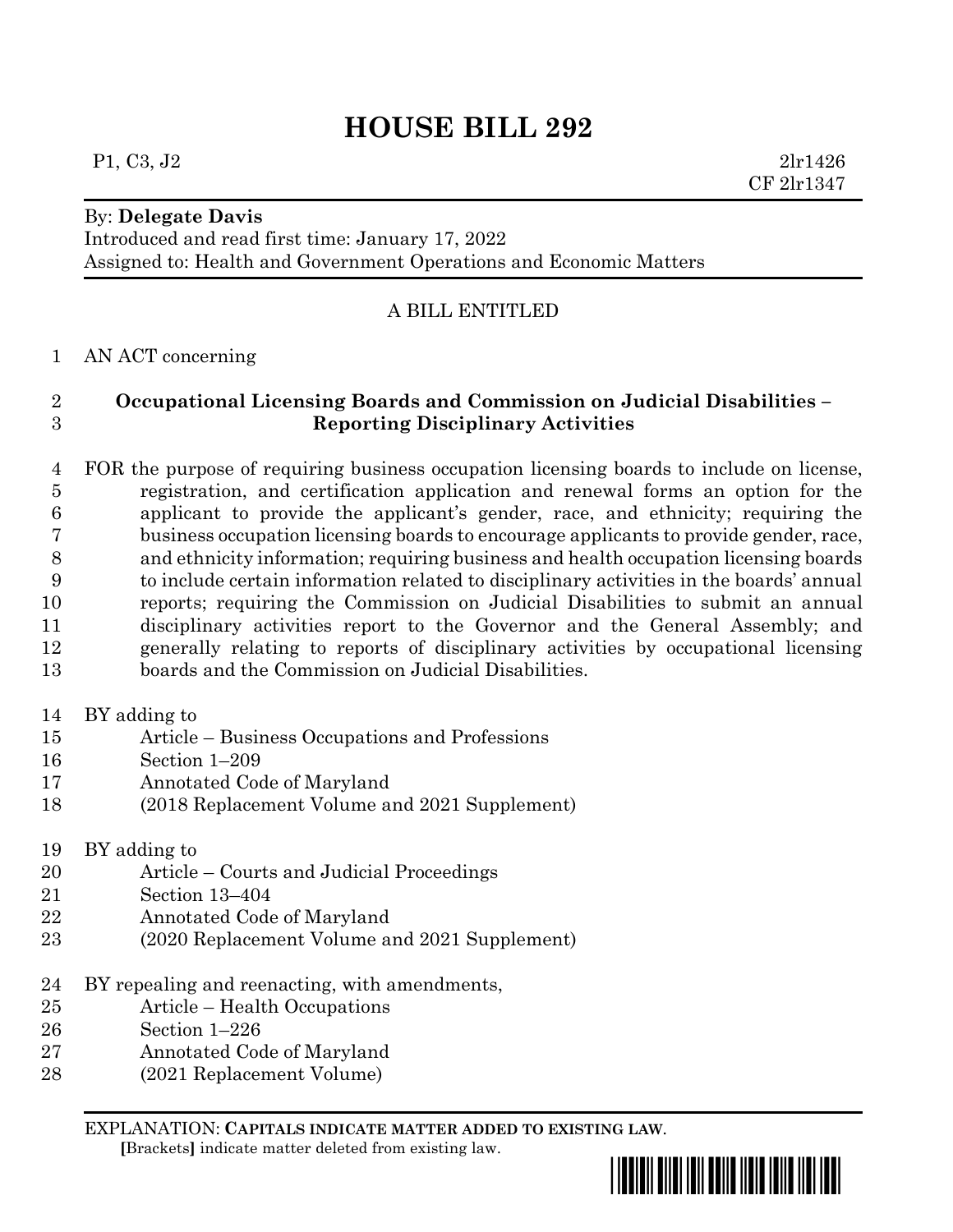**HOUSE BILL 292**

 SECTION 1. BE IT ENACTED BY THE GENERAL ASSEMBLY OF MARYLAND, That the Laws of Maryland read as follows:

**Article – Business Occupations and Professions**

**1–209.**

 **(A) EACH BOARD AUTHORIZED TO ISSUE A LICENSE, REGISTRATION, OR CERTIFICATE UNDER THIS ARTICLE SHALL:**

 **(1) INCLUDE ON THE APPLICATION AND RENEWAL FORMS FOR THE LICENSE, REGISTRATION, OR CERTIFICATE AN OPTION FOR THE APPLICANT TO PROVIDE THE APPLICANT'S GENDER, RACE, AND ETHNICITY INFORMATION; AND**

 **(2) ENCOURAGE APPLICANTS TO PROVIDE GENDER, RACE, AND ETHNICITY INFORMATION ON THE APPLICATION AND RENEWAL FORMS.**

 **(B) A BOARD AUTHORIZED TO ISSUE A LICENSE, REGISTRATION, OR CERTIFICATE UNDER THIS ARTICLE SHALL INCLUDE IN ANY ANNUAL REPORT OF DISCIPLINARY ACTIVITY BY THE BOARD THE FOLLOWING INFORMATION FOR EACH LICENSEE, REGISTRANT, OR CERTIFICATE HOLDER DISCIPLINED BY THE BOARD:**

- **(1) GENDER;**
- **(2) RACE;**
- **(3) COUNTY OF PRACTICE;**
- **(4) THE TYPE OF DISCIPLINARY ACTION IMPOSED BY THE BOARD;**
- **(5) LENGTH OF DISCIPLINARY PERIOD, IF APPLICABLE; AND**
- **(6) AMOUNT OF ANY FINE IMPOSED, IF APPLICABLE.**
- **Article – Courts and Judicial Proceedings**
- **13–404.**

 **(A) ON OR BEFORE SEPTEMBER 1 EACH YEAR, THE COMMISSION SHALL SUBMIT TO THE GOVERNOR, THE SECRETARY, AND, IN ACCORDANCE WITH § 2–1257 OF THE STATE GOVERNMENT ARTICLE, THE GENERAL ASSEMBLY AN ANNUAL REPORT OF THE COMMISSION'S DISCIPLINARY ACTIVITIES.**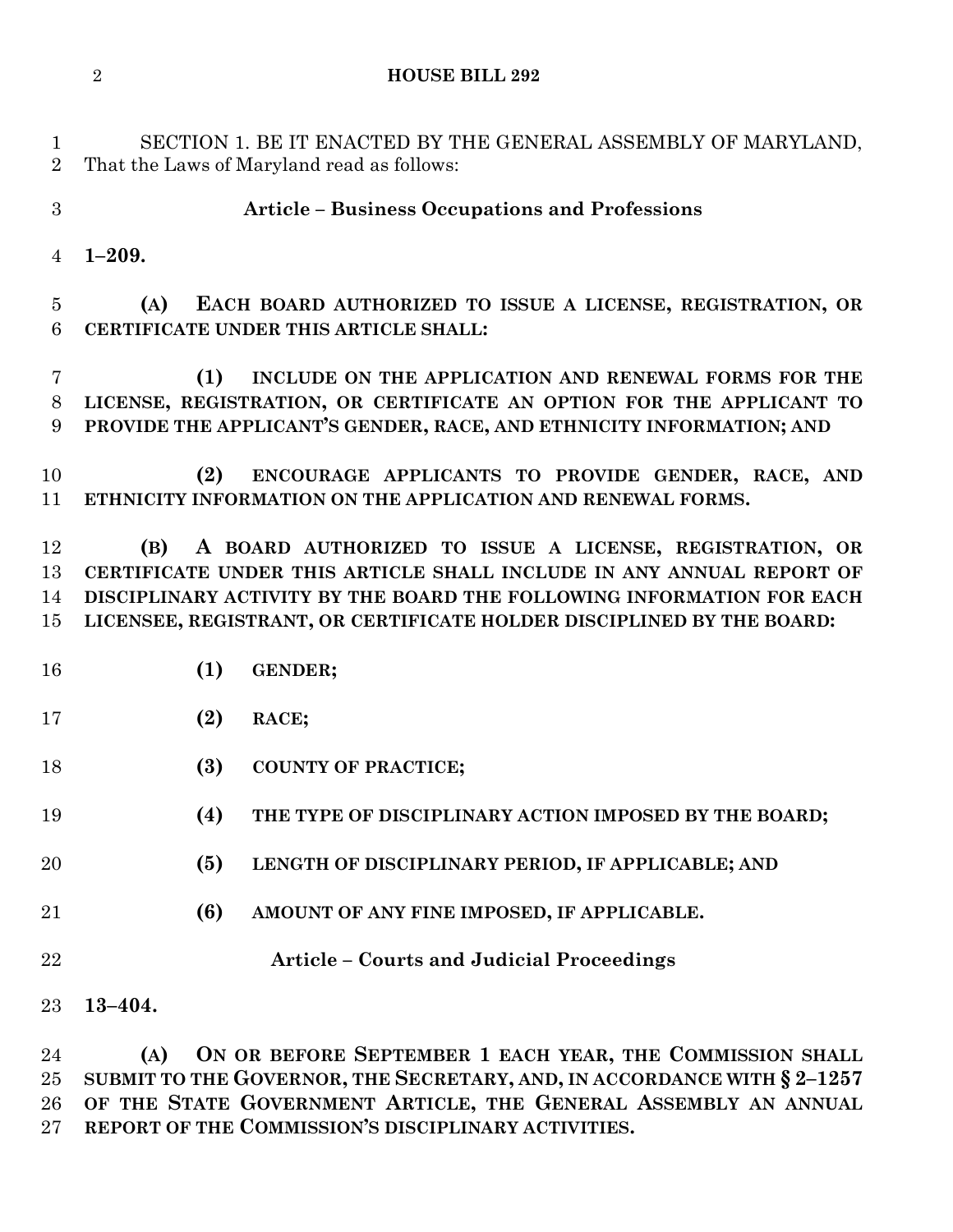**(B) THE REPORT REQUIRED UNDER SUBSECTION (A) OF THIS SECTION SHALL INCLUDE THE FOLLOWING INFORMATION FOR EACH JUDGE DISCIPLINED BY THE COMMISSION:**

| $\overline{4}$           | (1)                                    | <b>GENDER;</b>                                                                                                                                                                                                                                                              |
|--------------------------|----------------------------------------|-----------------------------------------------------------------------------------------------------------------------------------------------------------------------------------------------------------------------------------------------------------------------------|
| $\overline{5}$           | (2)                                    | RACE;                                                                                                                                                                                                                                                                       |
| 6                        | (3)                                    | <b>COUNTY OF PRACTICE;</b>                                                                                                                                                                                                                                                  |
| 7<br>8                   | (4)<br><b>COMMISSION;</b>              | <b>THE</b><br><b>TYPE</b><br>OF<br>DISCIPLINARY ACTION<br><b>IMPOSED</b><br>BY<br><b>THE</b>                                                                                                                                                                                |
| 9                        | (5)                                    | LENGTH OF DISCIPLINARY PERIOD, IF APPLICABLE; AND                                                                                                                                                                                                                           |
| 10                       | (6)                                    | AMOUNT OF ANY FINE IMPOSED, IF APPLICABLE.                                                                                                                                                                                                                                  |
| 11                       |                                        | <b>Article - Health Occupations</b>                                                                                                                                                                                                                                         |
| 12                       | $1 - 226.$                             |                                                                                                                                                                                                                                                                             |
| 13<br>14                 | (A)<br>under this article shall:       | Each health occupations board authorized to issue a license or certificate                                                                                                                                                                                                  |
| 15<br>16<br>17           | (1)                                    | Include on the form for an application for the license or certificate or a<br>license or certificate renewal an option for the applicant to provide the applicant's <b>GENDER</b> ,<br>race, and ethnicity information; and                                                 |
| 18<br>19                 | (2)<br>information on the application. | Encourage an applicant to provide GENDER, race, and ethnicity                                                                                                                                                                                                               |
| 20<br>21<br>22<br>$23\,$ | (B)                                    | EACH HEALTH OCCUPATIONS BOARD AUTHORIZED TO ISSUE A LICENSE<br>OR CERTIFICATE UNDER THIS ARTICLE SHALL INCLUDE IN ANY ANNUAL REPORT OF<br>DISCIPLINARY ACTIVITY BY THE BOARD THE FOLLOWING INFORMATION FOR EACH<br>LICENSEE OR CERTIFICATE HOLDER DISCIPLINED BY THE BOARD: |
| 24                       | (1)                                    | <b>GENDER;</b>                                                                                                                                                                                                                                                              |
| 25                       | (2)                                    | RACE;                                                                                                                                                                                                                                                                       |
| 26                       | (3)                                    | <b>COUNTY OF PRACTICE;</b>                                                                                                                                                                                                                                                  |
| $27\,$                   | (4)                                    | THE TYPE OF DISCIPLINARY ACTION IMPOSED BY THE BOARD;                                                                                                                                                                                                                       |